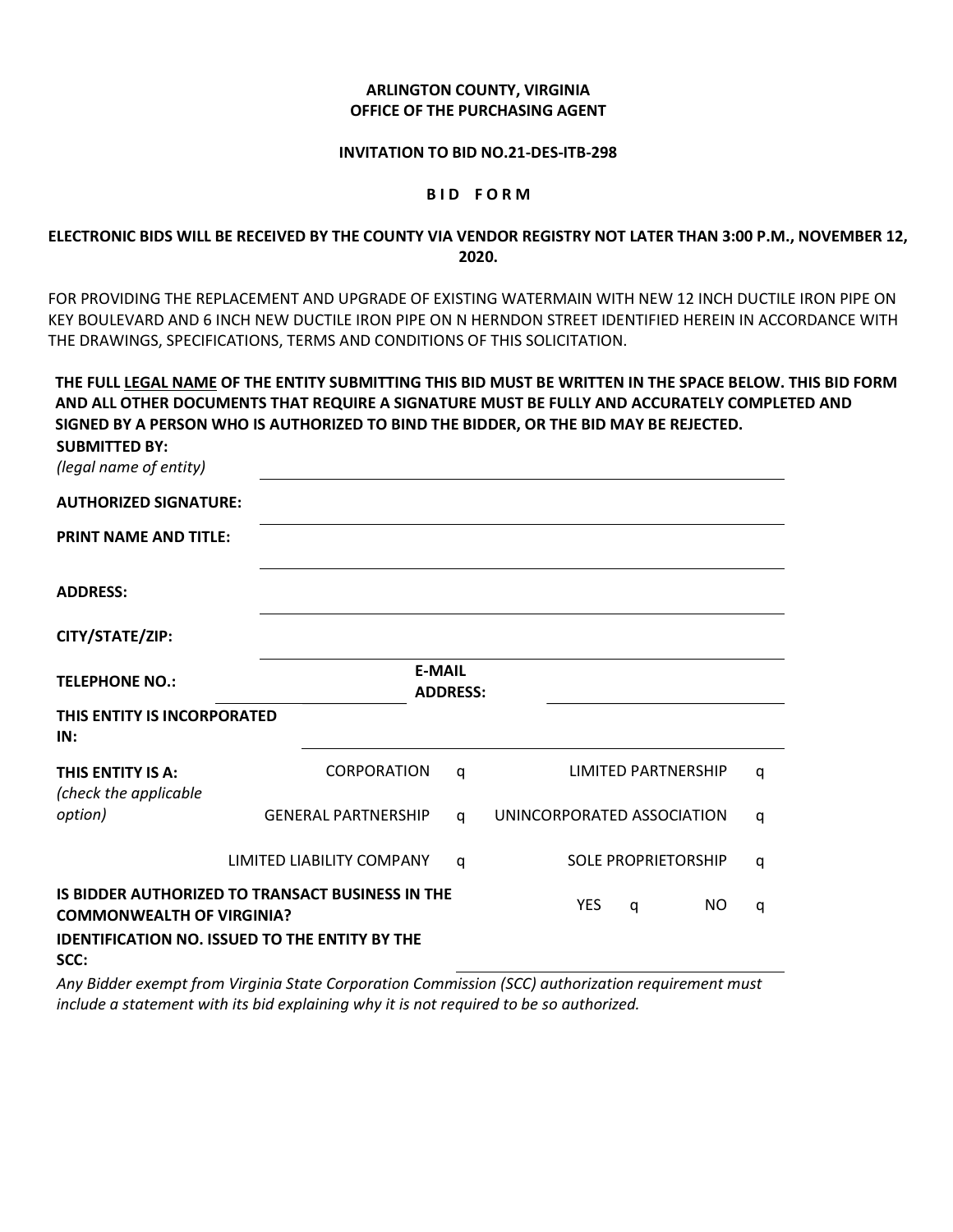| BID FORM, PAGE 2 OF 9<br><b>VIRGINIA CONTRACTOR'S LICENSE NUMBER:</b>                                                                                                                                                                                                                                                                   |                        |                                                                                        |                        |        |           |                                                                                                                 |
|-----------------------------------------------------------------------------------------------------------------------------------------------------------------------------------------------------------------------------------------------------------------------------------------------------------------------------------------|------------------------|----------------------------------------------------------------------------------------|------------------------|--------|-----------|-----------------------------------------------------------------------------------------------------------------|
| <b>ENTITY'S DUN &amp; BRADSTREET D-U-N-S NUMBER: (if available)</b>                                                                                                                                                                                                                                                                     |                        |                                                                                        |                        |        |           |                                                                                                                 |
| HAS YOUR FIRM OR ANY OF ITS PRINCIPALS BEEN DEBARRED<br>FROM SUBMITTING BIDS TO ARLINGTON COUNTY,<br>VIRGINIA, OR ANY OTHER STATE OR POLITICAL SUBDIVISION<br><b>WITHIN THE PAST THREE YEARS?</b>                                                                                                                                       |                        |                                                                                        | <b>YES</b>             | $\Box$ | <b>NO</b> | □                                                                                                               |
| HAS YOUR FIRM DEFAULTED ON ANY PROJECT IN THE LAST<br><b>THREE YEARS?</b>                                                                                                                                                                                                                                                               |                        |                                                                                        |                        |        |           |                                                                                                                 |
| HAS YOUR FIRM HAD ANY TYPE OF BUSINESS, CONTRACTING OR                                                                                                                                                                                                                                                                                  |                        |                                                                                        | <b>YES</b>             | $\Box$ | NO        | □                                                                                                               |
| TRADE LICENSE, REGISTRATION OR CERTIFICATION REVOKED OR<br><b>SUSPENDED IN THE PAST THREE YEARS?</b>                                                                                                                                                                                                                                    |                        |                                                                                        | <b>YES</b>             | $\Box$ | NO        | □                                                                                                               |
| HAS YOUR FIRM AND ITS PRINCIPALS/OWNERS BEEN<br><b>CONVICTED OF ANY CRIME RELATING TO ITS CONTRACTING</b><br><b>BUSINESS IN THE PAST TEN YEARS?</b>                                                                                                                                                                                     |                        |                                                                                        |                        |        |           |                                                                                                                 |
| HAS YOUR FIRM BEEN FOUND IN VIOLATION OF ANY LAW<br>APPLICABLE TO ITS CONTRACTING BUSINESS (LICENSING LAWS,<br>TAX LAWS, WAGE AND HOUR LAWS, PREVAILING WAGE LAWS,<br><b>ENVIRONMENTAL) WHERE THE RESULT OF SUCH VIOLATION</b><br>WAS THE PAYMENT OF A FINE, BACK PAY DAMAGES, OR ANY<br>OTHER PENALTY IN THE AMOUNT OF \$5000 OR MORE? |                        |                                                                                        | <b>YES</b>             | $\Box$ | NO.       | $\Box$                                                                                                          |
| <b>BIDDER STATUS:</b>                                                                                                                                                                                                                                                                                                                   | MINORITY OWNED: $\Box$ | WOMAN OWNED: $\Box$                                                                    |                        |        | NEITHER:  | □                                                                                                               |
| The undersigned certifies that (Bidder Name)<br>is currently registered with the Virginia State Board of Contractors as required by the Code of Virginia. Certificate Number<br>further certifies that the registration fee and all renewal fees required under law have been paid.                                                     |                        |                                                                                        |                        |        |           | for a Class ______ License was issued on the ___________day of _______________________20______. The undersigned |
| TIME LIMIT FOR PROJECT:                                                                                                                                                                                                                                                                                                                 |                        | SUBSTANTIAL COMPLETION - 540 CALENDAR DAYS<br>FINAL COMPLETION - 60 CALENDAR DAYS FROM | SUBSTANTIAL COMPLETION |        |           |                                                                                                                 |
| <b>LIQUIDATED DAMAGES:</b>                                                                                                                                                                                                                                                                                                              |                        | SUBSTANTIAL COMPLETION - \$1,758.00 PER DAY                                            |                        |        |           |                                                                                                                 |

FINAL COMPLETION - \$1,758.00 PER DAY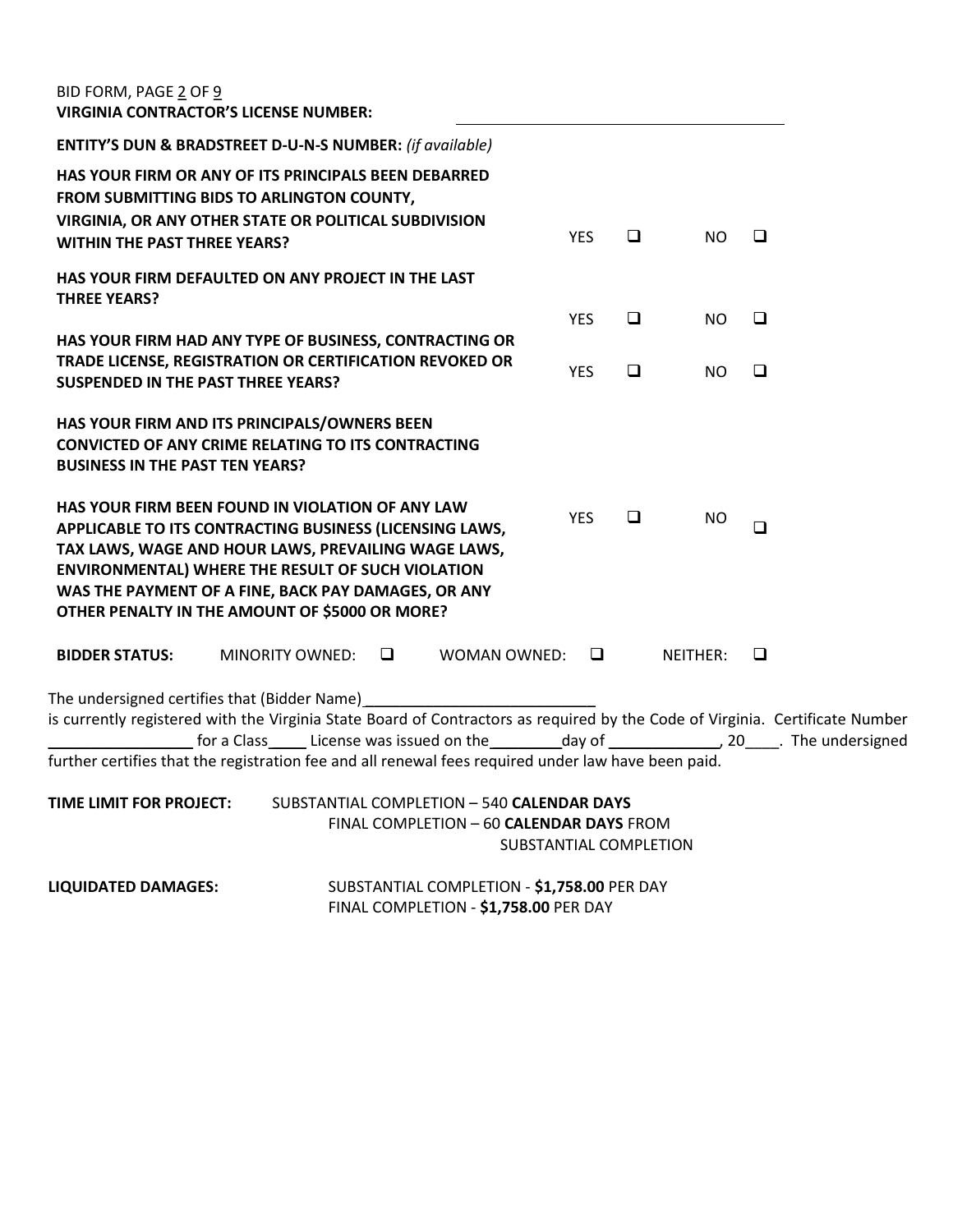# MINIMUM BIDDER QUALIFICATIONS:

# In a separate attachment, Bidders shall provide the following documentation:

- Proof of five years of experience conducting public works infrastructure and street improvement projects. The experience shall be work of similar size and scope, construction, reconstruction, and maintenance. Project experience shall consist of the following:
	- o State and County streets
	- o Transmission and distribution water mains
	- o Curb and gutters
	- o Sidewalks and walkways
	- o Driveway aprons
	- o Storm sewer pipes and inlets
	- o Pavement marking and signage
	- o Electric conduits
- List of five similar projects recently completed projects that involving the same material, equal size, and comparable length. For each project, Bidders shall list the following information:
	- o Project Name
	- o Project description and Bidder's scope of work within the project
	- o Project manager's name, telephone number and email address
	- o Work start date, scheduled completion, and actual completion date
	- o Initial contract cost and final contract cost

Please complete Attachment J – Bidder Qualification Matrix with as much detail as required to confirm that your firm meets each qualification. Additionally, provide separate project information or details in your own format (separate form) as required.

The experience of the contractor owner(s) may be imputed to a newly formed company/Contractor provided the Contractor owner(s) has/have at least five years of demonstrated experience of reliability and meets the criteria set forth herein.

# STAFFING QUALIFICATIONS:

The Foreman/Superintendent/ Project Manager assigned to this work shall have at least five years of experience in overseeing projects of similar type and size. Bidder shall submit resume of the proposed Forman with their Bids.

# CERTIFICATION

- The Contractor must have at least one employee certified by VDOT in Basic Work Zone Traffic Control. Bidders must provide a copy of this certification with their bid.
- The flagger shall be certified in accordance with the VDOT Flagger Certification Program, the American Traffic Safety Services Association Flagger Certification Program or any other VDOT approved flagger program. The flagger shall have his/her certification card with them at all times while performing flagging activities.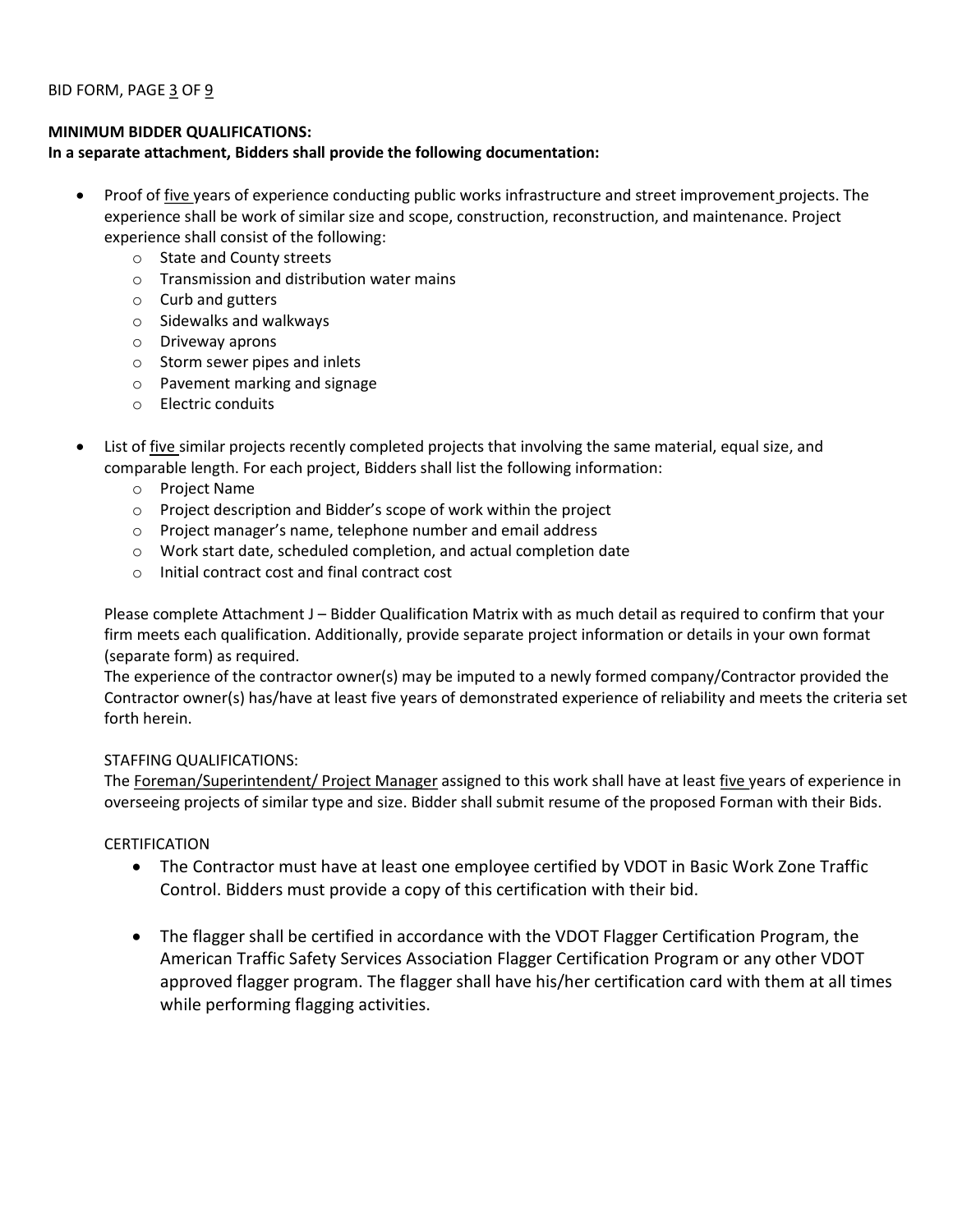COMPLETE THE PRICING SHEET PROVIDED WITH THE BID DOCUMENTS AS ATTACHMENT A TO ITB NO. 21-DES-ITB-298 AND SUBMIT IT WITH YOUR BID.

FAILURE TO SUBMIT THE PRICING SHEET WITH THE BID WILL DEEM THE BIDDER NONRESPONSIVE.

## STIPULATED PRICE ITEMS

The Contractor agrees to perform related work for the following items at the stipulated prices shown:

| #             | <b>ITEM DESCRIPTION</b>                             | <b>UNIT</b> | <b>PRICES</b> |
|---------------|-----------------------------------------------------|-------------|---------------|
| 1             | <b>ROCK EXCAVATION</b>                              | <b>CY</b>   | 150.00        |
| $\mathcal{P}$ | CRUSHER RUN VDOT #25 OR APPROVED EQUAL              | <b>CY</b>   | 100.00        |
| 3             | <b>OVER EXCAVATION</b>                              | <b>CY</b>   | 65.00         |
| 4             | <b>TEST PITS</b>                                    | EA          | \$550.00      |
| 5             | <b>SELECT BORROW</b>                                | <b>CY</b>   | \$70.00       |
| 6             | SHEETING AND BRACING WHEN LEFT IN PLACE             | <b>MFBM</b> | \$650         |
|               | SANITARY SEWER SERVICE CONNECTIONS (HOUSE LATERALS) | LF          | \$110         |
| 7             | IN ACCORDANCE WITH ARLINGTON COUNTY CONSTRUCTION    |             |               |
|               | STANDARDS AND SPECIFICATIONS 02510 (ALL SIZES)      |             |               |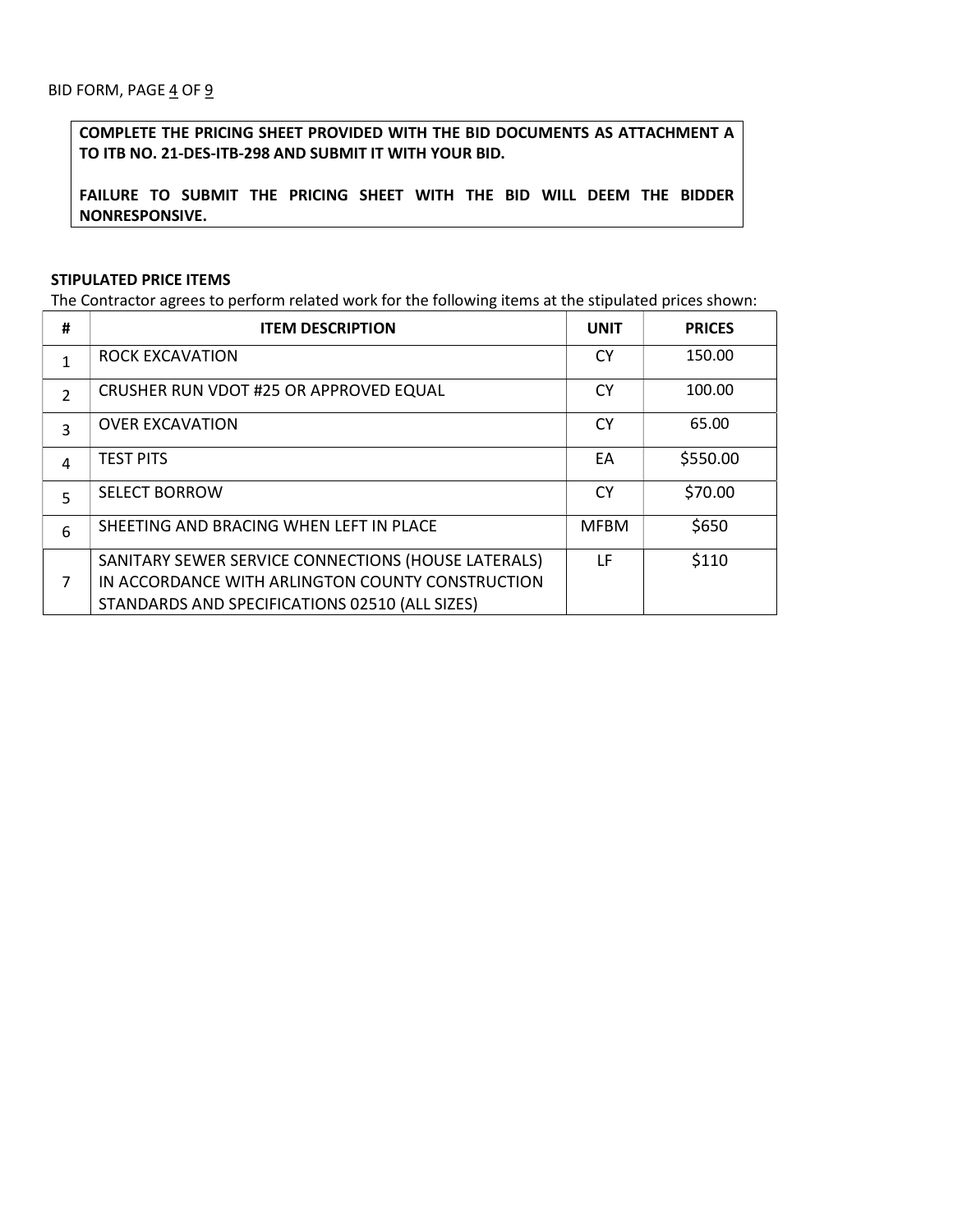THE UNDERSIGNED UNDERSTANDS AND ACKNOWLEDGES THE FOLLOWING:

THE OFFICIAL COPY OF THE SOLICITATION DOCUMENTS, WHICH INCLUDES ANY ADDENDA, IS THE ELECTRONIC COPY THAT IS AVAILABLE FROM THE VENDOR REGISTRY WEBSITE AT: HTTPS://VRAPP.VENDORREGISTRY.COM/BIDS/VIEW/BIDSLIST?BUYERID=A596C7C4-0123-4202-BF15- 3583300EE088.

VENDORS ARE REQUIRED TO REGISTER ON VENDOR REGISTRY IN ORDER TO SUBMIT A RESPONSE TO THIS INVITATION TO BID. NO RESPONSES WILL BE ACCEPTED AFTER THE BID DUE DATE AND TIME.

POTENTIAL BIDDERS ARE RESPONSIBLE FOR DETERMINING THE ACCURACY AND COMPLETENESS OF ALL SOLICITATION DOCUMENTS THEY RECEIVE FROM ANY SOURCE, INCLUDING THE COUNTY.

The undersigned acknowledges receipt of the following Addenda:

| ADDENDUM NO. 1 | DATE: | INITIAL: |  |
|----------------|-------|----------|--|
| ADDENDUM NO. 2 | DATE: | INITIAL: |  |
| ADDENDUM NO. 3 | DATE: | INITIAL: |  |

# TRADE SECRETS OR PROPRIETARY INFORMATION:

Trade secrets or proprietary information submitted by a Bidder in connection with a procurement transaction will not be subject to public disclosure under the Virginia Freedom of Information Act. Pursuant to Section 4-111 of the Arlington County Purchasing Resolution, however, a Bidder seeking to protect submitted data or materials from disclosure must, before or upon submission of the data or materials, identify the data or materials to be protected and state the reasons why protection is necessary.

Please mark one:

No, the bid that I have submitted does not contain any trade secrets and/or proprietary information.

Yes, the bid that I have submitted does contain trade secrets and/or proprietary information.

\_\_\_\_\_\_\_\_\_\_\_\_\_\_\_\_\_\_\_\_\_\_\_\_\_\_\_\_\_\_\_\_\_\_\_\_\_\_\_\_\_\_\_\_\_\_\_\_\_\_\_\_\_\_\_\_\_\_\_

\_\_\_\_\_\_\_\_\_\_\_\_\_\_\_\_\_\_\_\_\_\_\_\_\_\_\_\_\_\_\_\_\_\_\_\_\_\_\_\_\_\_\_\_\_\_\_\_\_\_\_\_\_\_\_\_\_\_\_

If Yes, you must clearly identify below the exact data or materials to be protected and list all applicable page numbers, sections, and paragraphs of the bid that contain such data or materials: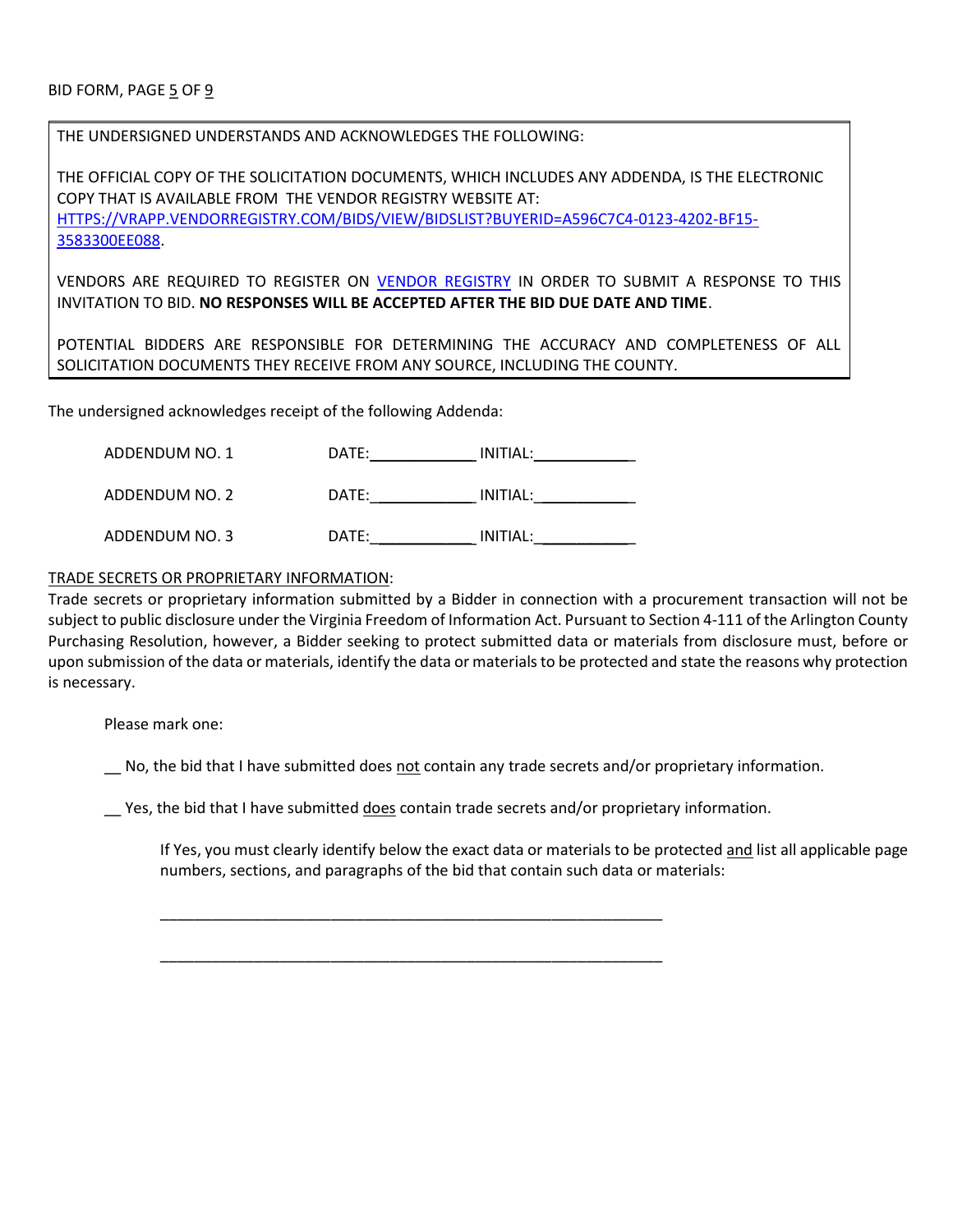State the specific reason(s) why protection is necessary and why the identified information constitutes a trade secret or is proprietary:

\_\_\_\_\_\_\_\_\_\_\_\_\_\_\_\_\_\_\_\_\_\_\_\_\_\_\_\_\_\_\_\_\_\_\_\_\_\_\_\_\_\_\_\_\_\_\_\_\_\_\_\_\_\_\_\_\_\_\_

\_\_\_\_\_\_\_\_\_\_\_\_\_\_\_\_\_\_\_\_\_\_\_\_\_\_\_\_\_\_\_\_\_\_\_\_\_\_\_\_\_\_\_\_\_\_\_\_\_\_\_\_\_\_\_\_\_\_\_

\_\_\_\_\_\_\_\_\_\_\_\_\_\_\_\_\_\_\_\_\_\_\_\_\_\_\_\_\_\_\_\_\_\_\_\_\_\_\_\_\_\_\_\_\_\_\_\_\_\_\_\_\_\_\_\_\_\_\_

\_\_\_\_\_\_\_\_\_\_\_\_\_\_\_\_\_\_\_\_\_\_\_\_\_\_\_\_\_\_\_\_\_\_\_\_\_\_\_\_\_\_\_\_\_\_\_\_\_\_\_\_\_\_\_\_\_\_\_

\_\_\_\_\_\_\_\_\_\_\_\_\_\_\_\_\_\_\_\_\_\_\_\_\_\_\_\_\_\_\_\_\_\_\_\_\_\_\_\_\_\_\_\_\_\_\_\_\_\_\_\_\_\_\_\_\_\_\_

If you fail above to identify the data or materials to be protected or to state the reason(s) why protection is necessary, you will not have invoked the protection of Section 4-111 of the Purchasing Resolution. Accordingly, upon the award of a contract, the bid will be open for public inspection consistent with applicable law.

CERTIFICATION OF NON-COLLUSION: The undersigned certifies that this bid is not the result of or affected by (1) any act of collusion with another person engaged in the same line of business or commerce (as defined in Virginia Code §§ 59.1-68.6 et seq.) or (2) any act of fraud punishable under the Virginia Governmental Frauds Act (Virginia Code §§ 18.2-498.1 et seq.).

#### CONTACT PERSON AND MAILING ADDRESS FOR DELIVERY OF NOTICES

Provide the name and address of the person who is designated to receive notices and other communications regarding this solicitation. Refer to the "Notices" section in the draft Contract Terms and Conditions for information regarding delivery of notices.

| NAME:    |  |  |  |
|----------|--|--|--|
| ADDRESS: |  |  |  |
|          |  |  |  |
|          |  |  |  |
| E-MAIL:  |  |  |  |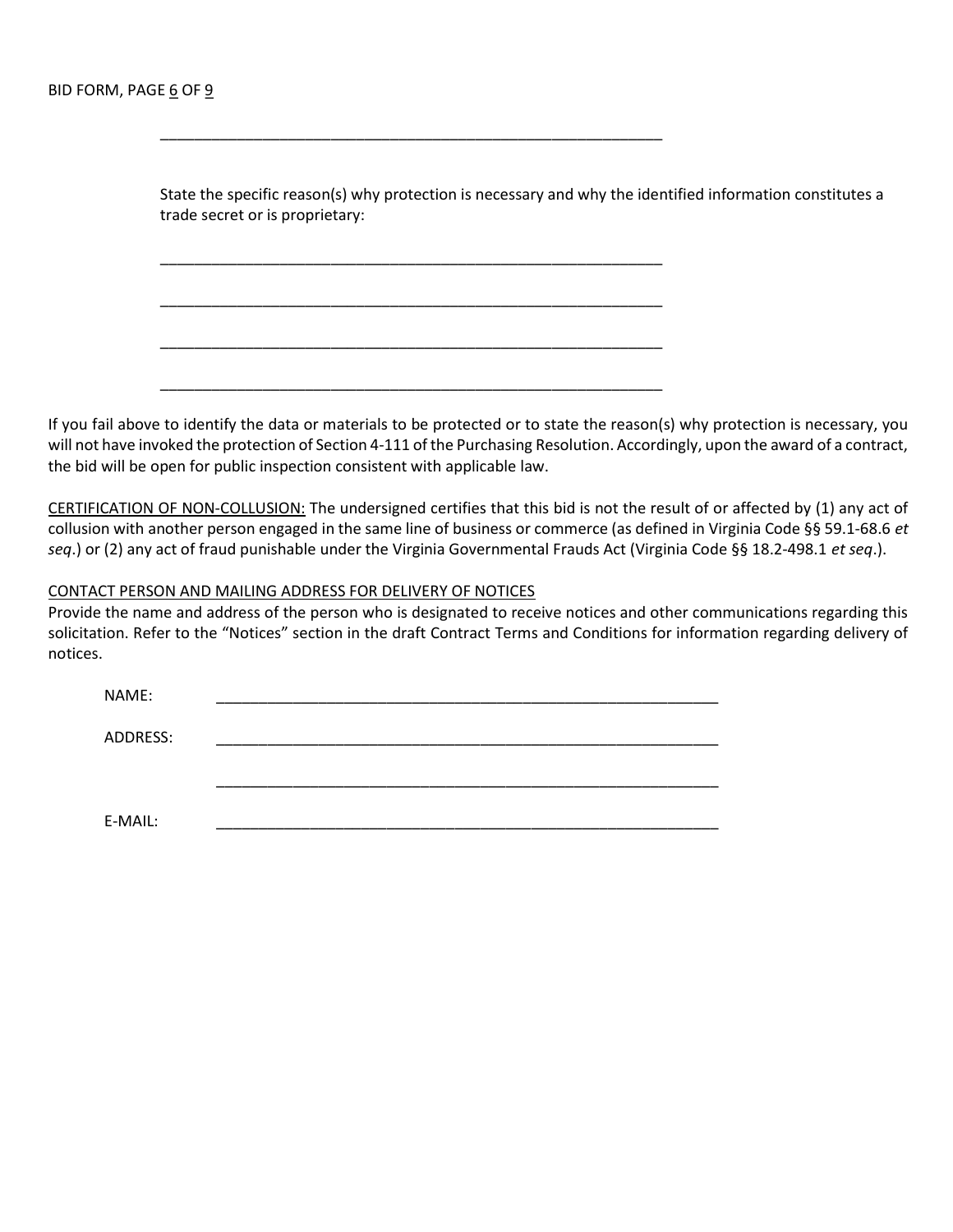BID FORM, PAGE 7 OF 9 **REFERENCES** 

Bidders should provide five (5) references for similar goods that have been provided by the Bidder within the past five (5) years. The County reserves the right to evaluate the quality of Contractor's work through site visits with Contractor's references.

\_\_\_\_\_\_\_\_\_\_\_\_\_\_\_\_\_\_\_\_\_\_\_\_\_\_\_\_\_\_\_\_\_\_\_\_\_\_\_\_\_\_\_\_\_\_\_\_\_\_\_\_\_\_\_\_\_\_\_\_\_\_\_\_\_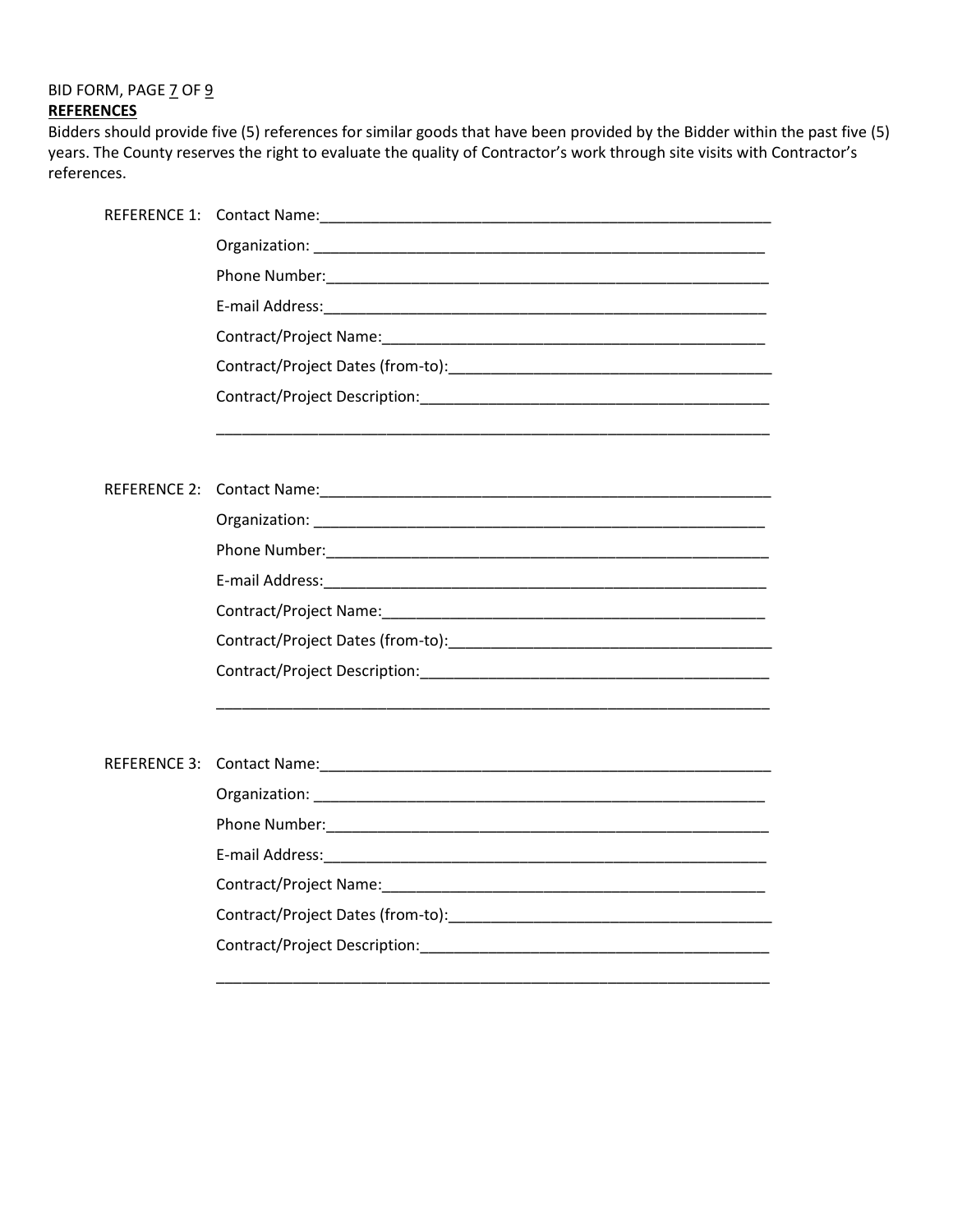# BID FORM, PAGE 8 OF 9

| <u> 1990 - Jan James James James James James James James James James James James James James James James James</u> |
|--------------------------------------------------------------------------------------------------------------------|
|                                                                                                                    |
|                                                                                                                    |
|                                                                                                                    |
|                                                                                                                    |
|                                                                                                                    |
|                                                                                                                    |
|                                                                                                                    |
| Contract/Project Description:                                                                                      |